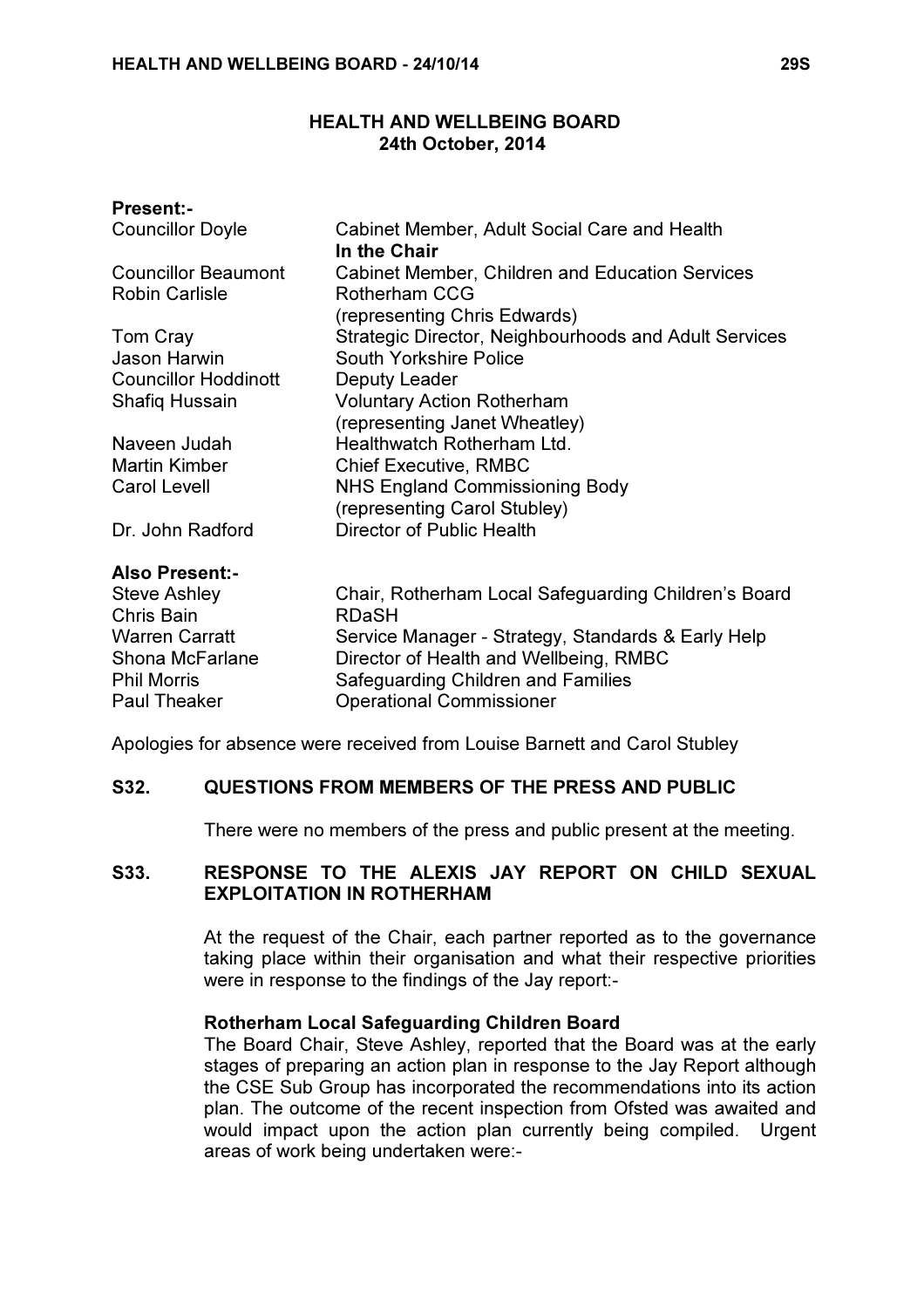- − Auditing the auditing process that the Board undertook to reassure itself that partners were fully engaged. There were now extra resources to increase the amount of auditing carried out. A thematic audit process had been put in place where audits would be repeated over a period of time until satisfied that the Board and partners were fulfilling its function e.g. auditing had commenced on cases where contact had been made through the "front door" and those that were determined "no further action required" as to whether those decision were correctly made. The findings would be reported on a monthly basis.
- Building contact with all the communities in Rotherham. Work had been commissioned as to how that would take place recognising that all partners were engaged in some form of community liaison so as to avoid duplication. There was a need to get on with this work urgently.
- − The Board had considered the recommendations and had submitted a report requesting the development of a Needs Assessment and Commissioning Plan for a Post-Abuse Support Service. The Jay report had clearly highlighted that there could be anything up to 1,400 victims and it had been the original intention to try and identify as many as possible. However, this was not thought to be a practical course of action so there was a need for support to be available for when victims came forward. It was also important that there were plans and support in place for those victims who were now over the age of 18 and not just for current children and young people who were victims of CSE.
- There had been dialogue between the Chairs of the Safeguarding Adults Board and Local Safeguarding Children Board to ensure that they were working together to support young people through transition to adulthood. It was imperative that any individual received appropriate services throughout their lives and continued into adulthood.

### Public Health

Dr. John Radford reported on the overall provision that partners had put into place for post-abuse support.

Needs Assessment – work was underway with the CSE Group and a set of indicators developed with the Framework of Need placed within the JSNA. The work would give an indication of need in the medium term as well as an indication of service performance in relation to people accessing that need. Performance measures in terms of waiting times for services and ensuring people were getting the services were required. Work was underway currently and would feed into the JSNA.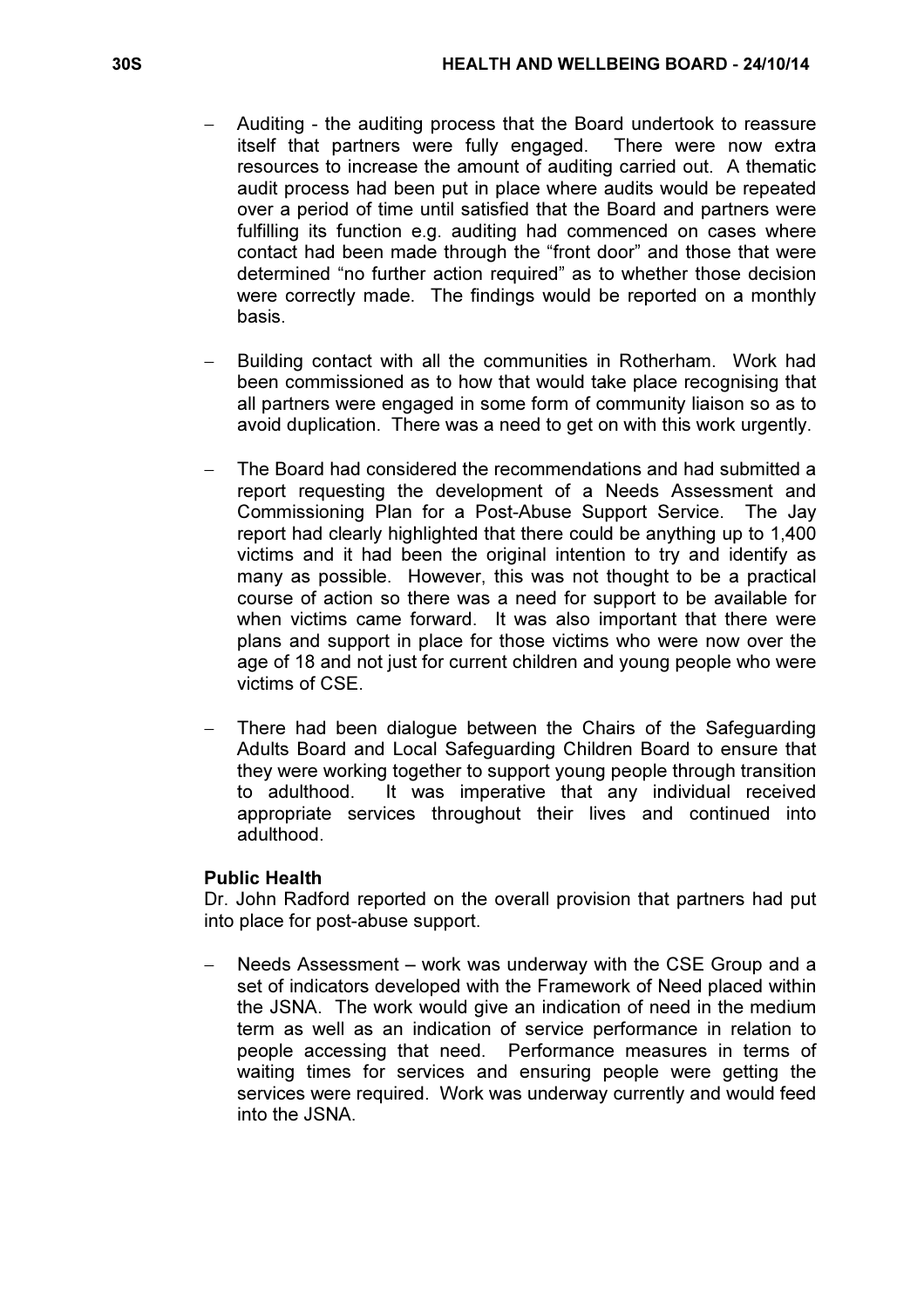- − A summary of the activity being undertaken currently in relation to the response to CSE. The interim Police and Crime Commissioner had invested an additional £80,000 for Independent Domestic Violence Advisors.
- − Allocation of funding:-

£20,000 to GROW to increase the capacity to support victims over 16 years of age in a family context

£20,000 to Rotherham Women's Counselling Service/Pit Stop for Men to increase specialist counselling

£20,000 to increase the CSE Small Grants Fund established in August, 2014, administrated by South Yorkshire Community Foundation

£49,000 additional capacity currently being commissioned through the voluntary sector through a tender process with a further £11,000 held in contingency

£53,000 allocated to Youth Start to increase capacity to support 7-25 year olds post-abuse support service

£200,000 allocated by the CCG to provide additional capacity to RDaSH

- Understanding from the CCG that there was a clear pathway for the referral for men/women with embedded sexual disfunction to be referred through to the specialist centre in Sheffield for counselling. The specialist psychiatric support could be accessed through a GP with no barriers to the service.
- Public Health would co-ordinate all services including the CCG, RDaSH etc.
- − Funding had been allocated to the various services and it could be identified what the funding was for and what those services could and could not provide. For children it was clear that the referral was through a single point of access and that pathway needed to be cascaded to the NHS, Local Authority and voluntary sectors so everybody was clear.
- The second task was much more complex and needed to be done with some urgency and that was to establish a correct pathway through the system because people would vary in their need. Some adults would want recourse to justice and would require referral through SARC; some would need a pathway to individual counselling; some would need drug and alcohol services relating to sexual health issues
- − "1 size fits all" may not be the best method of tracking to see where victims went and where they received the best access to services.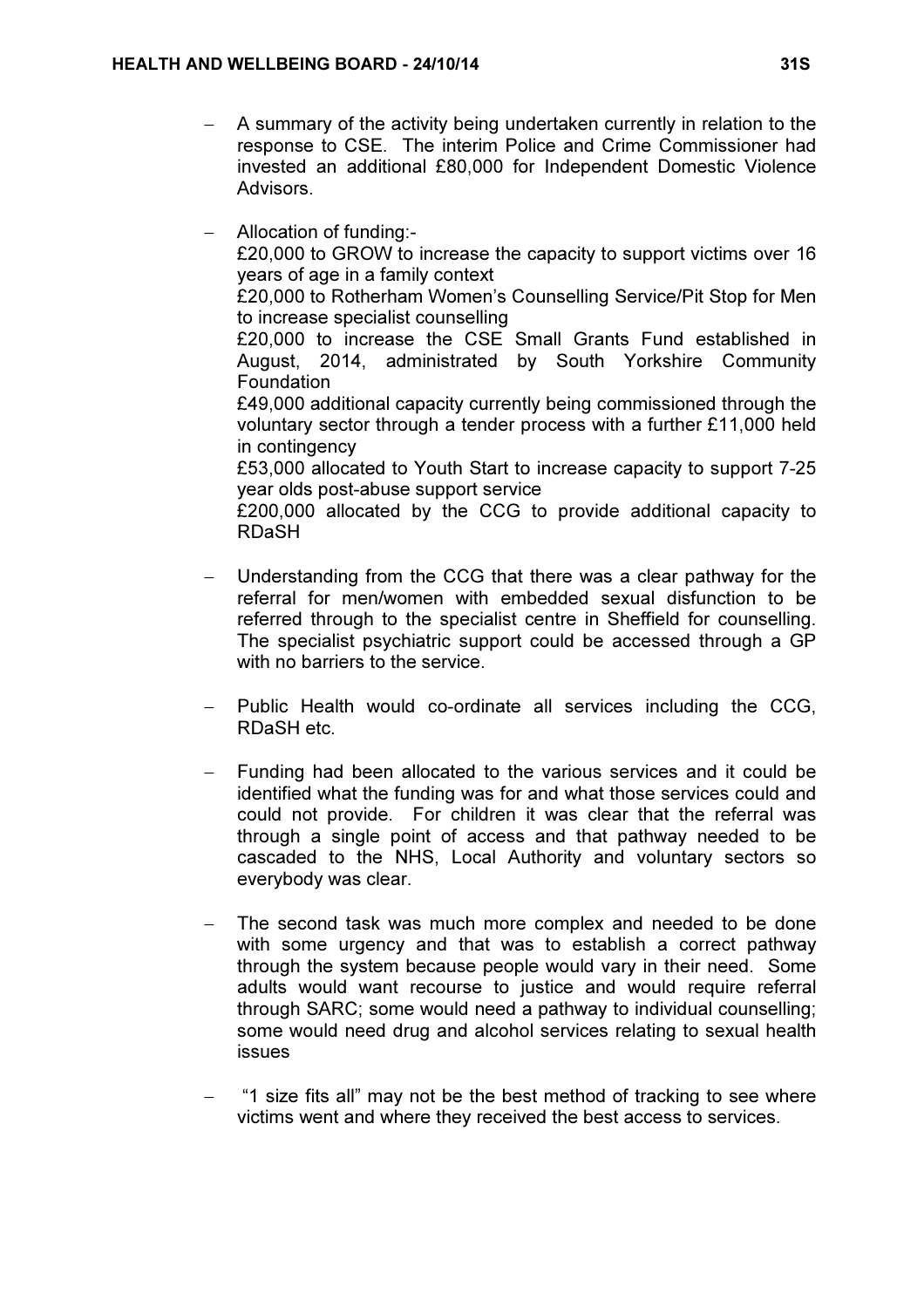#### RDaSH

- Some of the CCG resources provided was to look at existing Service users who felt confident enough to disclose and ascertain how the Service was supporting them in their core services, how it responded to presenting new cases, ability to provide an immediate and fast track response, monitoring the ongoing needs of individuals and interfacing with the Services already provided.
- There was a responsibility to support staff not only with regard to refresher training but how to respond in circumstances where an existing Service user may start to disclose issues not previously mentioned.
- − All were being taken forward in conjunction with the CCG.
- Experience of those currently seeking support of the Service showed that the clients would decide when and where they sought support and resources needed to be flexible enough to provide.

### RMBC Commissioning

- The CSE Group has tasked the Head of Integrated Youth Support Service to look at co-ordination in terms of the immediate need from the "front door" to those services in terms of young people and adults.
- − Youthstart funding for 1-1 counselling for young people.
- − There would be a co-ordinator for both children and young people and adults coming through and speedily referred to the right Services.
- As part of the commissioning exercise, the starting point was an understanding of what post-abuse support could be provided and having a map of service provision.
- The map could be shared with partners to ensure there were no gaps in provision
- The JSNA needed to be strengthened in relation to CSE.

### **CYPS**

- A commissioning group had been established and building on the work referred to above in terms of co-ordination. It would also pick up on the voice and influence of victims, needs analysis, pulling information together from Services and had been given extra funding with a view to commissioning appropriate support as from 1<sup>st</sup> April, 2015.
- − 1 of the biggest delivery vehicles with regard to prevention was Universal Services and Schools had been carrying out direct work with Y8 children to raise awareness of CSE and organised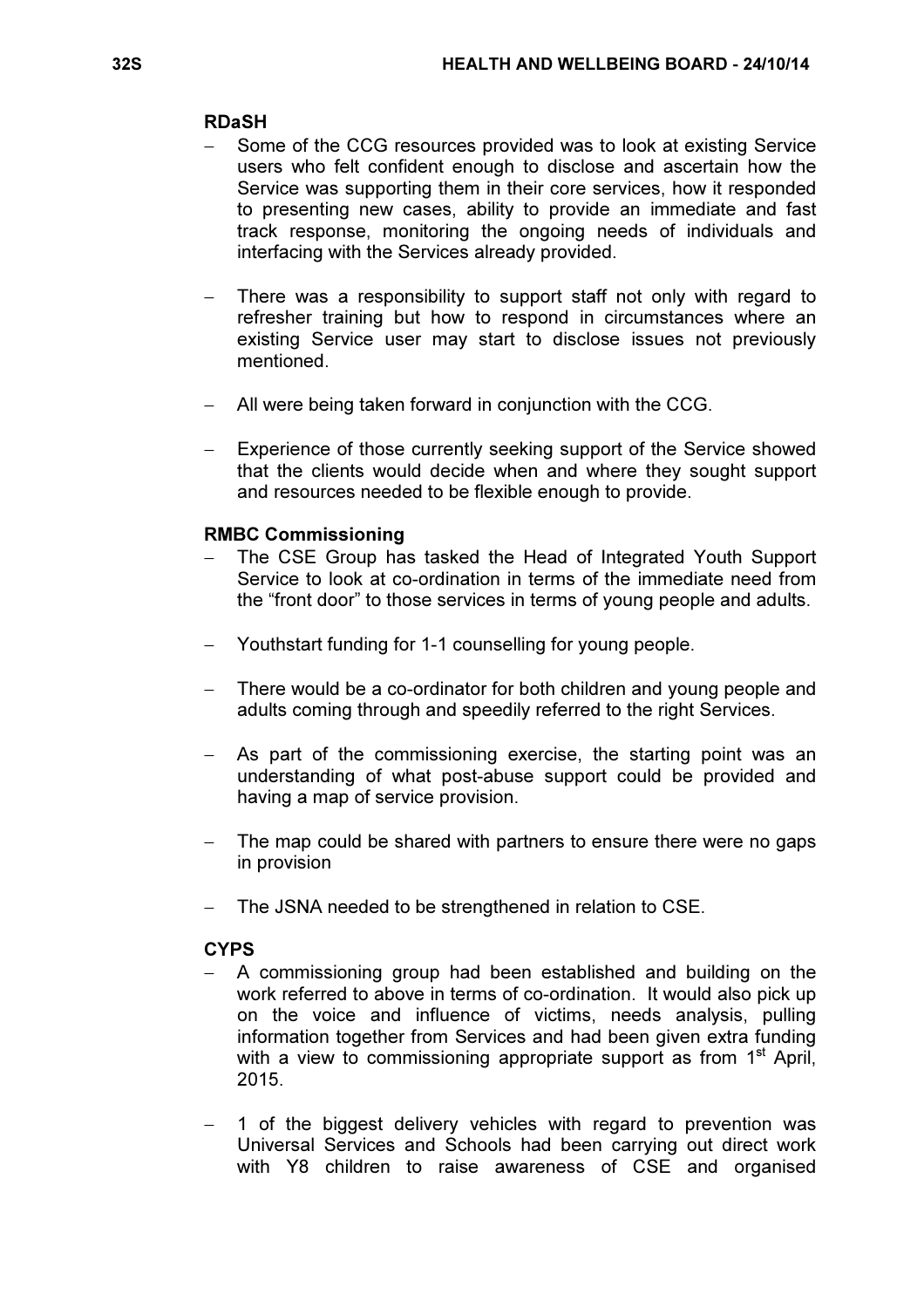safeguarding sessions in all Rotherham schools. They were fully engaged and understood the referral process. CSE was also part of the tool kit

# NHS England

- − Acknowledgement centrally that there had been some confusion around commissioning particularly for ongoing therapy services for adult victims.
- − Input had been provided to the DoH for inclusion into a national report with regard to ongoing therapeutic support for adults.
- The DoH wanted some steer for commissioning arrangements on the new commissioning framework coming out next year.
- − In the short term Margaret Kitchen had pulled together a Health Steering Group and the information gathered on the action plan would be followed to inform the work the CCG were carrying out

# **CCG**

- Fragmentation of Health Services it was the responsibility of the CCG refresh plan to put in place a plan which organisations could check the response for other organisations who can steer where resources lay
- − If the Board had a criteria by which it assessed the submitted 2015/16 commissioning plans it could check that they addressed the totality of what was required for evident CSE

### South Yorkshire Police

- − Work needed to progress quickly.
- − Although the funding was in place for additional Independent Domestic Violence Advisors there were a limited number of advisors nationally for the demand.

# Healthwatch Rotherham Ltd.

- − Healthwatch had an escalation process that it adhered to depending upon the severity of the case presented. In the first instance it would be referred to Safeguarding and then look at the other agencies.
- − It could be escalated outside of the Borough dependent upon the severity if more than support was needed.

# Voluntary Action Rotherham

The information from the Jay report had been disseminated and considered by members and the Voluntary and Community Sector Consortia.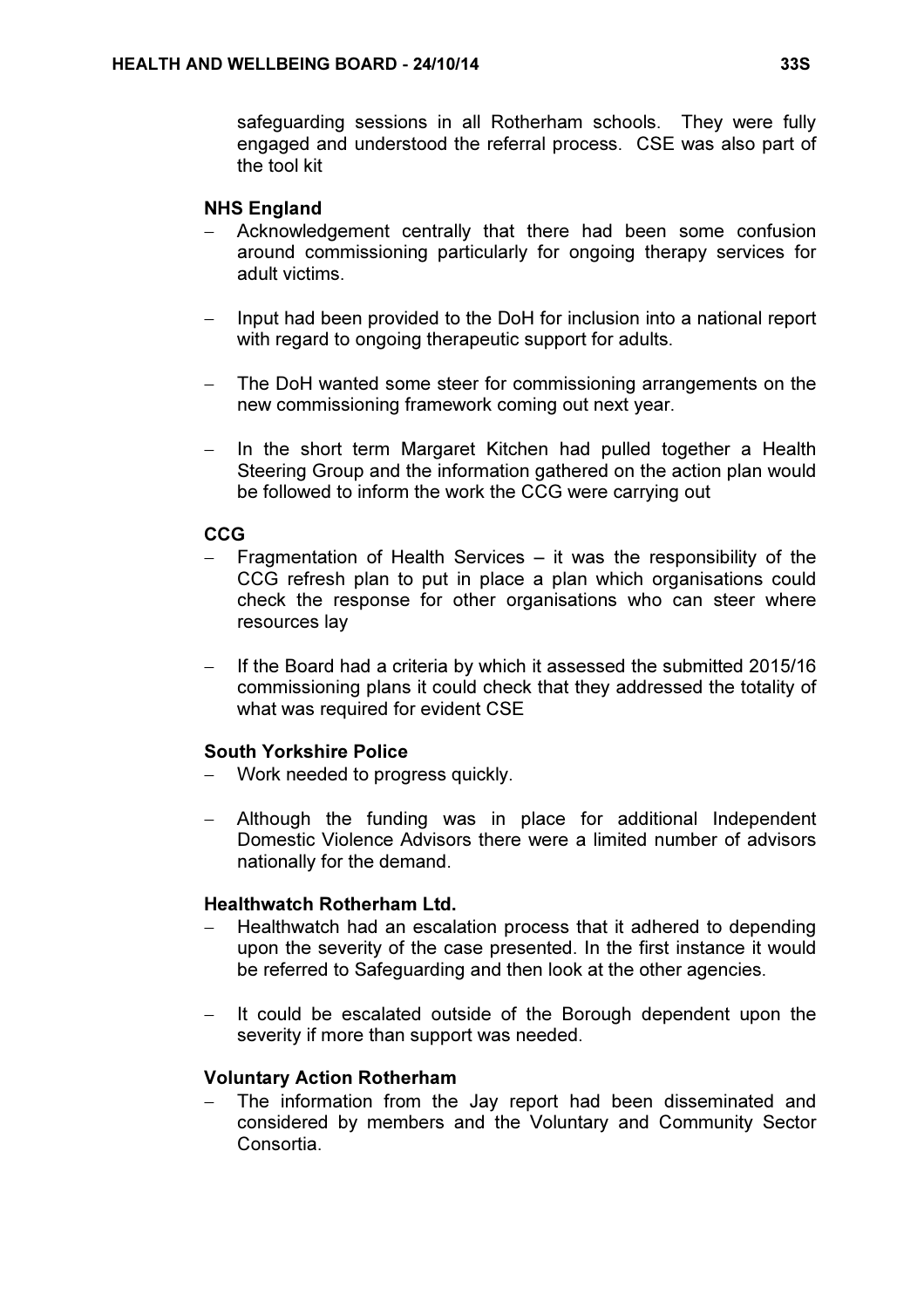- A number of meetings had been arranged for organisations to understand the Jay report and provide support provided to post-abuse victims. As a result of those meetings GROW and SYWS had waiting lists and increased demand.
- As well as the work looking at intermediate needs the organisation, from feedback from voluntary and community organisations, was clear about where the soft intelligence had been reported to, how it was being received, confidence of some of the victims coming forward and how they were being supported by the organisation. Accordingly, clarity was required on those pathways.
- − Working with the Safer Rotherham Partnership and the Council in terms of CSE community awareness raising sessions. There was a programme of sessions that would be rolled out across the Borough.
- A conference around CSE awareness raising was to be held on on 4<sup>th</sup> November specifically targeted at voluntary and community organisations in Rotherham.
- − Community cohesion and community engagement work with partners across the piste to support community engagement across all local communities.

### Rotherham College

- There had been a full review of all safeguarding procedures and CSE awareness raising training. Dedicated work had been carried out around identification and introduction to the College to ascertain if there was more that the College could do to identify any historical cases and raise awareness of the issues around CSE.
- − It was an important transition from childhood and College had a roll to play.

Discussion ensued with the following issues raised/clarified:-

Given the list of funding being provided, how/who would monitor to ensure that the services were available and that victims were accessing them? The worst thing that could happen was partners leaving the meeting thinking funding was going into the services and working on an assumption that they turned themselves into services that victims needed and used. Would the Health and Wellbeing Board be responsible for monitoring and compiling an action plan illustrating what was available, how many victims the Services could deal with and ensure that the right services were being provided/used by victims?

The funding had been allocated to groups as a short term measure. Work was needed to identify those organisations that had seen an increase of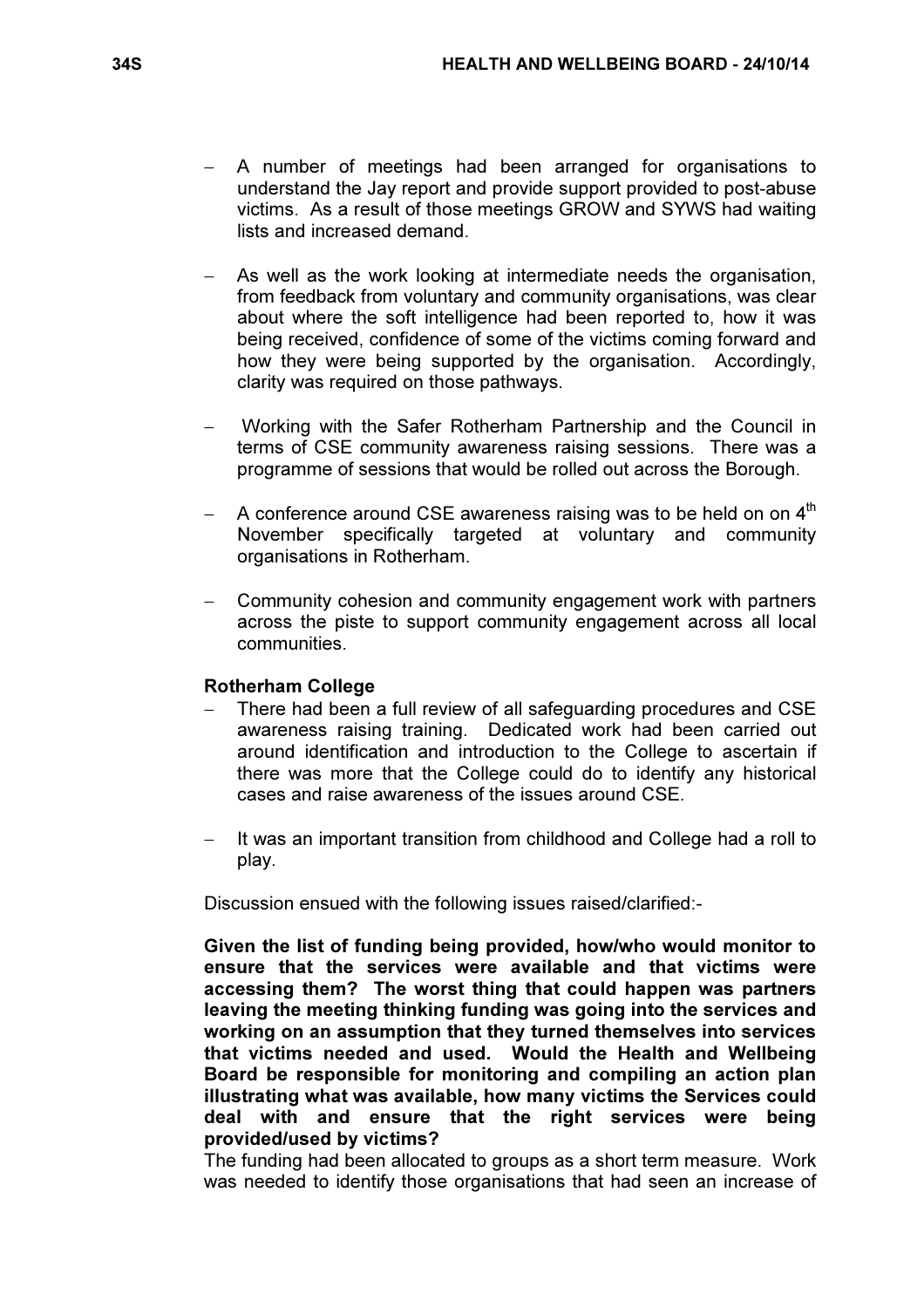referrals since the publication of the Jay report and were responding to that need. It was very clear that there needed to be longer term planning for all partners.

The funding was very short term and there was a need to identify organisations that had seen an increase in the number of referrals since the publication of the Jay report and were responding to that need. It was clear that there needed to be longer term planning for all partners. What would the services look like post-April, 2015?

Currently it was not known who the victims would have the confidence in to make a disclosure and if they did, making the assumption that that Service could help for a particular period of time. As things progressed there would be more experience and the ability to advise as to which service had much better outcomes than others.

### Was there somewhere GPs could ring in to take advice about the different referrals routes?

For existing victims of CSE the point of contact should be the Referral Team in CYPS which GPs were aware of. An area that would be reviewed and developed very quickly was the appropriateness and feasibility of a central point of contract for anything to do with a wide range of issues.

### How did the work fit in with the work of the Vulnerable Adults Risk Management Group?

In the weeks immediately following the publication of the Jay report, Adults Social Care front door, Assessment Direct, had become very much more alert to the issues. When clients presented with complex needs the assessment now went beyond the presenting issues and through that process had started to identify those they believed could be victims of CSE. Furthermore, 2 very experienced Social Workers had been identified who would work in the Vulnerable Persons Unit so when referrals came through Assessment Direct and referred to the VPU, they would be risk assessed beyond the presented need. They could act as Key Workers and able to refer clients on to support more appropriate to their need and actually support them as they accessed the services such as SARC, GROW, Homeless Teams, RDaSH, DWP etc.

In the past young adults, 18-25 years, would have been assessed through Assessment Direct and the "signs" may not have been spotted. A more thorough assessment was now conducted to try and ensure that was not the case and appropriate case work and support was provided.

Since the additional staff had been placed in the VPU 17 clients potentially requiring further support services had been identified. It was important that this fed into the JSNA not just need for the services already identified but where there were gaps in service provision and lead to improved commissioning.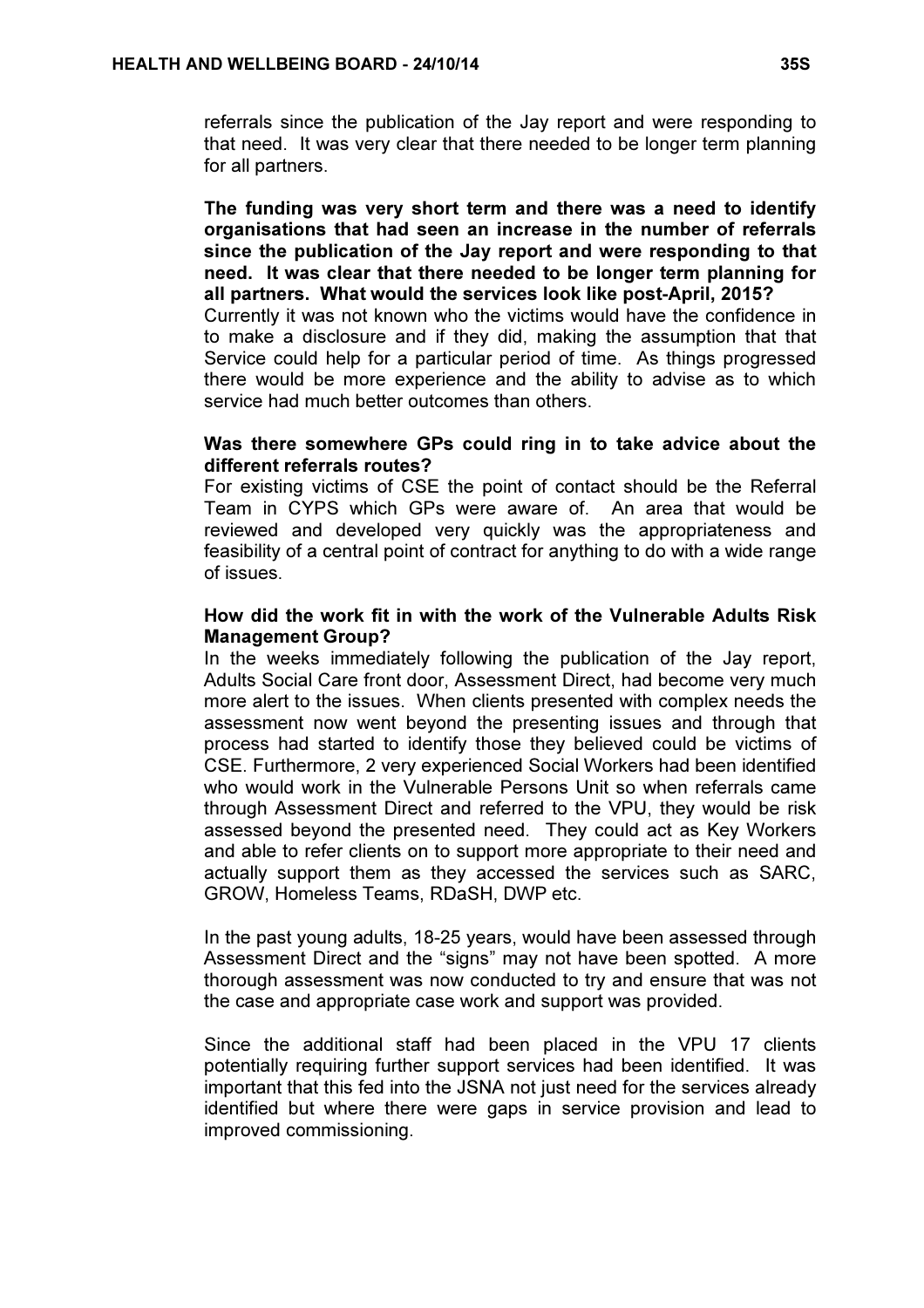It was early days and it needed to fit into the emerging strategy. A proposed Vulnerable Adults Risk Management Framework was to be submitted to Cabinet Member.

It was key that the funding followed the victim and the support of their choice. It was also essential that older teenagers did not fall through the gaps when they crossed over from Children's Services to Adult Social Care. Were the Services flexible enough to deal with that?

The importance of the funding following the victim was acknowledged but also, as the processes were developed, it would be equally as important to establish where the best outcomes were and assist the client in assessing whether or not a different service would be better for them.

### Was there sufficient capacity in the voluntary sector?

No organisation was saying they were fully resourced and had all the resources they needed, however, it was important that the resources should follow the victims. Agencies needed to understand who the victims were and their needs to ensure they were being signposted to the most appropriate service. More information was required in terms of the post-abuse victim, the current work and the preventative work. The Voluntary and Community Sector did a lot of preventative work on how CSE occurred and how it could be prevented.

The Safeguarding Board made training available free at the point of access and had trained officers from the voluntary and community sector who delivered CSE training. E-learning was also available.

#### Were all Rotherham schools actively engaged?

Every school in Rotherham was engaged in the CSE agenda and their safeguarding responsibilities. Should a school not engage it would be escalated quickly and also referred to the Safeguarding Children's Board.

### With regard to Schools and the preventative agenda, what was contained in the CSE training and did it include online grooming?

In addition to the direct work from the CSE Team, the Healthy Schools Adviser worked to embed the DHSE curriculum which covered sexual relationships. To also assist, every secondary school had a Police Officer who work across the 16 secondary schools and were on site to provide advice and support to the teaching staff.

The arrangement also included MyPlace etc.

Over the age of 10, Crucial Crew was part of Rotherham School's curriculum of which internet safety formed part of.

### Were there arrangements in place for those children who were not in school?

The Education Welfare Service was a key partner in terms of being the "eyes" for those children at risk of CSE. 1 of the Team Leaders was a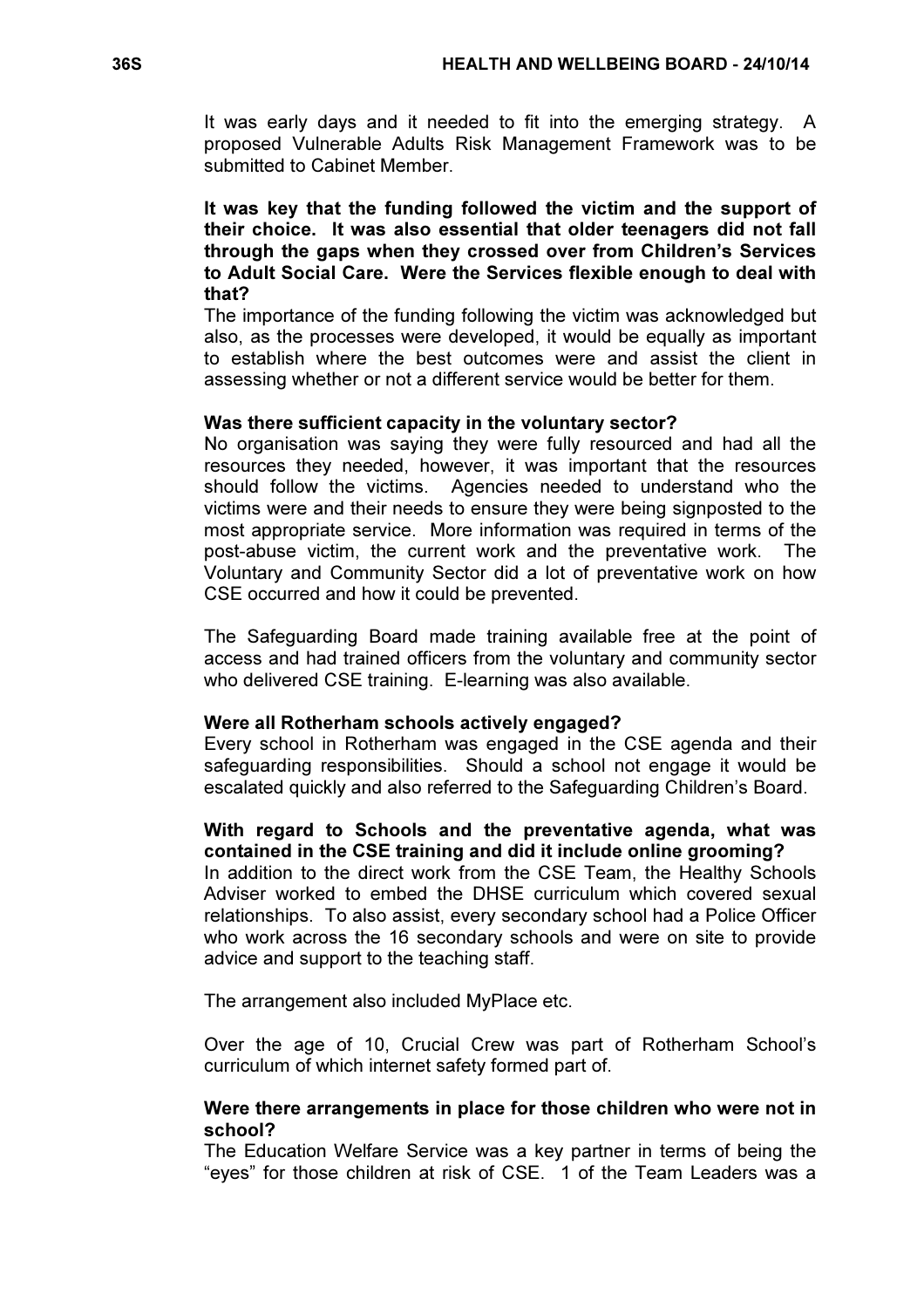CSE Champion. There were also links with the Elective Home Education Team who would assess situations where children were being taught in the home environment rather than in school. There was no such legal concept as a part-time timetable and the Series Case Review outlined the dangers of children being out of school on a part-time basis. A lot of work was carried out in Schools to identify where that practice was in place and to challenge that. The advent of Academisation was more problematic when the Authority was not part of the reporting structure, however, the Education Welfare Officer support function still existed and they were challenged.

The new Director of Safeguarding had successfully secured agreement for a dedicated post in the Safeguarding Team to have oversight of Missing Children and Runaways which was an area the Police had been looking at for some time.

#### When would a report be submitted on pathways?

It was hoped that a document would be available by the end of the following week on the structures of Services and contact numbers.

Other work in terms of the JSNA and the Needs Assessment would take a little longer but hopefully by the end of November.

It was noted that the governance arrangements would need to be considered by the CSE Sub-Group initially.

### It had been stated that CSE should be more prominent in the Board's priorities. Did the Board need to add a  $7<sup>th</sup>$  priority or highlight that Safeguarding was a priority, of which CSE was prominent, that ran through all 6 priorities?

- The Board should give it prominence, not as an activity, but ensure that it was clear through the commissioning strategy that commissioning against the JSNA which identified CSE as a key priority for Service delivery.
- The Board should identify a unique contribution it could make and capable of being held to account for it. It was important that outsiders could see what had been delivered and construct a governance that the dynamic relationship contributed to the outcomes it needed to achieve
- CSE would be a thread running through the Health Commissioning Strategy from what was identified in the JSNA and various parts of the commissioning i.e. Children's, Mental Health and Safeguarding.

The additional functions of the Board also needed to be highlighted.

# Was the Protocol between the Rotherham Local Safeguarding Children Board, Health and Wellbeing Board and the Children, Young People and Families Strategic Partnership still relevant? It was fit for purpose and compliant with Working Together 2013 statutory

guidance. However, it needed to be very clear who held who to account.